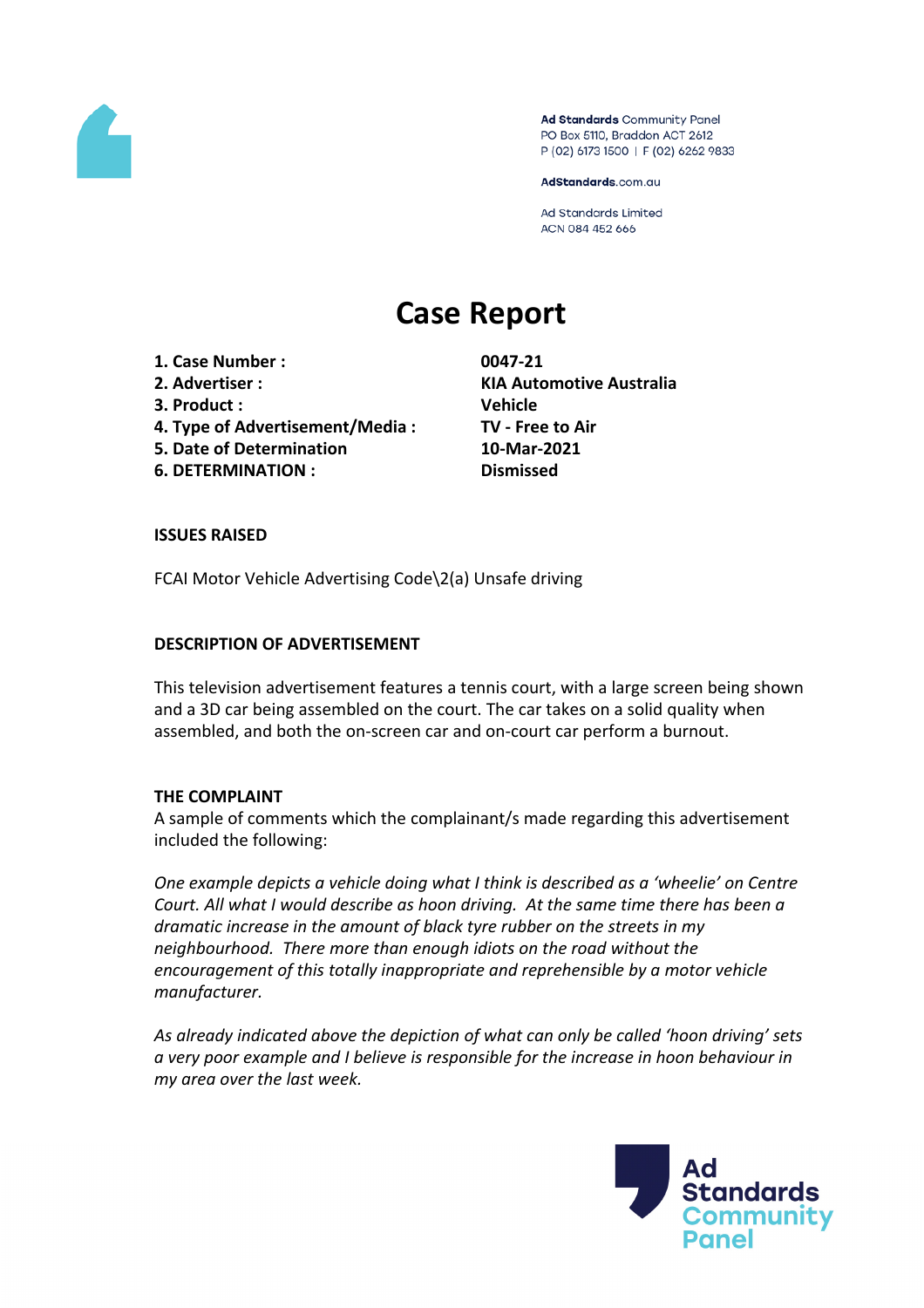

*which I find quite disturbing due to every one else doing burnouts, are seen as Hoons and their cars confiscated or pounded.On the news tonight it was suggested that the confiscated card will be used for car safety commercials. Can you see why it worries me having that commercial on TV, is that every one who buys a KIA SUV will do burnouts with it.Maybe another KIA SUV commercial, should be considered.*

*The actions of the vehicle in the superimposed image breaks Victorian state laws.*

# **THE ADVERTISER'S RESPONSE**

Comments which the advertiser made in response to the complainant/s regarding this advertisement include the following:

*We refer to your letter of 24 February 2021 regarding three (3) complaints received by Ad Standards concerning a Kia Motors Australia's (Kia) program integration piece during the Australian Open 2021 Broadcast (Advertisement).*

*The complainants allege that the Advertisement raises issues under Section 2 of the Federal Chamber of Automotive Industries Voluntary Code of Practice for Motor Vehicle Advertising (Code).*

*Kia takes compliance with the Codes very seriously.*

*For the reasons set out below, Kia disagrees the Advertisement infringes Section 2 of the Code or any other section of the Code.* 

*Background to the Advertisement*

*The Advertisement was created to promote the Kia Sorento (Sorento) which is part of the Kia SUV range.* 

*The Advertisement is not a television commercial. It is an augmented reality billboard designed to promote Sorento as part of the Australian Open 2021 broadcast sponsorship in conjunction with Channel 9.*

*The Advertisement draws on the themes of movement and excitement associated with the Australian Open and grand slam tennis tournaments. It is completely CGI and was designed using 3D CAD files. No part of the Advertisement was filmed live using an actual Sorento.*

*The Advertisement is intended to target a broad range of consumers across various demographics and is presented in a way to engage the viewer through the use of fantasy and creativity during the Australian Open 2021.*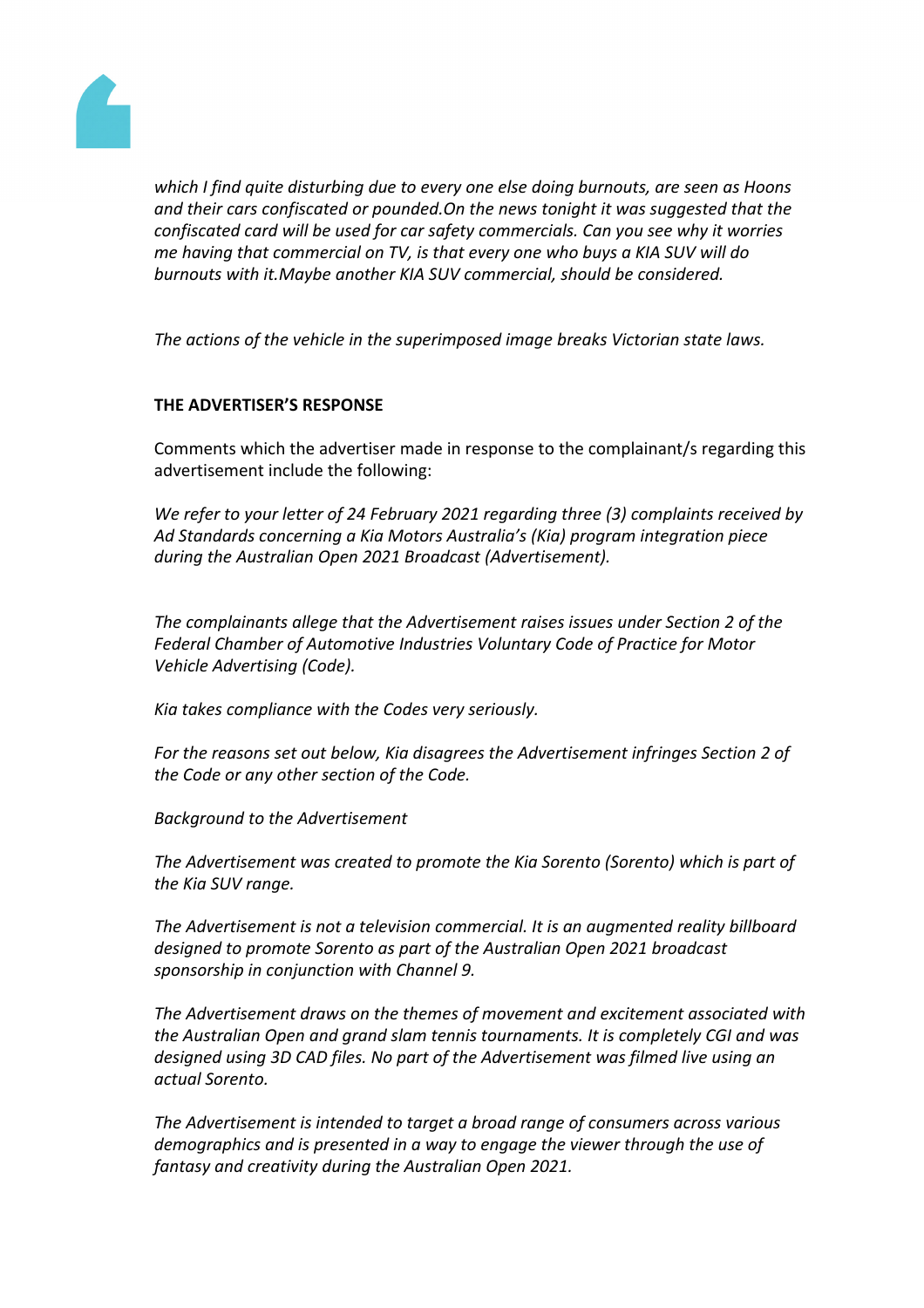

*The Advertisement was on broadcast in all States and Territories of Australia since 12 February 2021 during the duration of and for the Channel 9 broadcast of the Australian Open only. It is no longer live.* 

# *The Advertisement*

*The Advertisement opens with a live downward looking view of the centre court of Rod Laver Arena in Melbourne. The background music of the Advertisement is the song "Dark Fantasy" performed by Kanye West featuring Teyana Taylor. The opening words are "Can we get much higher? So high" As the song plays, a series of black circles begin to appear from the ground and expand outwards. A vision of the screen then appears over the crowd giving the appearance of a large television screen. The screen begins demonstrating parts of the Sorento as it comes together. The parts then begin to lower and appear to leave the screen heading downwards. At the same time, other parts of the vehicle appear from the middle of the centre court and rise upwards. The screen then disappears leaving the parts of the vehicle floating in the air. While floating the parts come together and form the Sorento. The Sorento then begins to slowly spin in the air. The screen over the crowd reappears showing the front of the Sorento and then drops on the ground. Simultaneously the floating Sorento appears to drop on centre court.*

*While the vehicle is 'on centre court' the screen gives the impression that the Sorento is being filmed live.*

*The Sorento begins to accelerate and spin in a clockwise formation and throw gravel. Once the Sorento has completed a 360-degree turn it remains in a neutral position. The screen demonstrates the Kia logo situated on top of the tagline "Movement that inspires" and the song fades out with the words "I fantasised 'bout this back in Chicago".*

*Importantly the Advertisement is not a TVC but rather an augmented reality billboard designed to promote Sorento. This forms part of the Australian Open broadcast sponsorship on Channel Nine.*

#### *The complaints*

*Kia takes compliance with the Codes very seriously. Kia considers the Advertisement does not depict conduct which is in contravention of the Codes and submits the complaints should be dismissed.*

*Depiction of unsafe driving or unsafe driving that would breach road rules The Advertisement does not depict unsafe driving or driving that would breach road rules in contravention of the Code.*

*Clause 2 of the Code provides that "the FCAI acknowledges that advertisers may make legitimate use of fantasy, humour and self-evident exaggeration in creative ways". The advertisement clearly depicts the use of fantasy and self-evident exaggeration. The*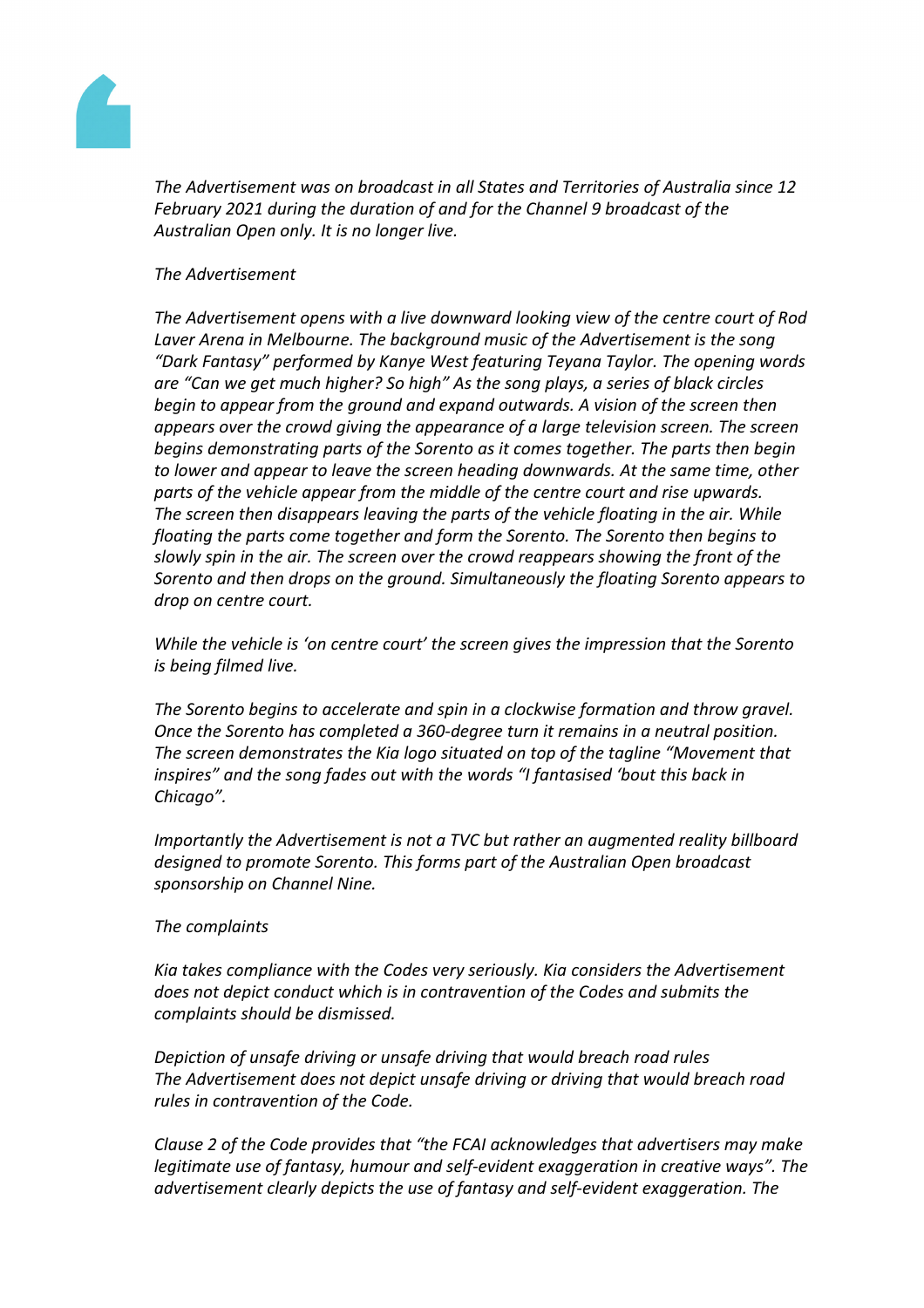

*purpose of the activity shown in the Advertisement was to promote the Sorento in an exciting and engaging way using fantasy and creativity. The use of fantasy and selfevident exaggeration in the Advertisement does not contradict, circumvent, or undermine the provisions of the Code.*

*Clause 3 of the Code provides that advertisers may make use of scenes of motor sport, simulated motor sport, or vehicle testing or proving, provided that such scenes are clearly identifiable as part of an organised activity of a type which would normally be permitted in Australia and that they also conform to general safety requirements associated with such activities.*

*There is no suggestion in the Advertisement that the driving shown is associated with normal on-road use of motor vehicles.*

*It is inconceivable that a Sorento or any Kia vehicle would be allowed to be driven onto a tennis court during a match.*

*And all images are graphically enhanced and superimposed onto the screen. The moving images shown are emphasised to give the impression the vehicle is 'cool' and 'edgy' and appeal to a wide audience. This contrasts with a vehicle which is static or not moving.* 

*There are no pedestrians or other cars in the Advertisement.*

*It would be clear to reasonable viewers that the Advertisement is not real but an attempt to engage through creative means.*

*Regarding the complainants' specific concerns that the Advertisement promotes reckless and dangerous driving, including encouraging drivers to attempt the manoeuvres shown in the Advertisement, we note the nature of the Advertisement and the combination of the above elements makes it evident the Advertisement is clearly intended to promote the Sorento in a creative way. Accordingly, reasonable viewers would consider the manoeuvres in the Advertisement to not be dangerous or that the vehicle is moving in a way which would encourage unsafe driving.* 

*Considering these factors, we respectfully submit that the Advertisement does not and could not be considered by any reasonable person to encourage or condone unsafe copycat behaviour in breach of the Code.* 

*Other considerations under the Code*

*Kia notes that in addition to considering specific issues raised by the individual complainants, the Community Panel will also review the Advertisement in its entirety against the Code.* 

*Whilst Kia considers the Advertisement should be assessed in accordance with clause 3 of the Code that it is creative and engaging. It does not breach clause 2 of the Code.*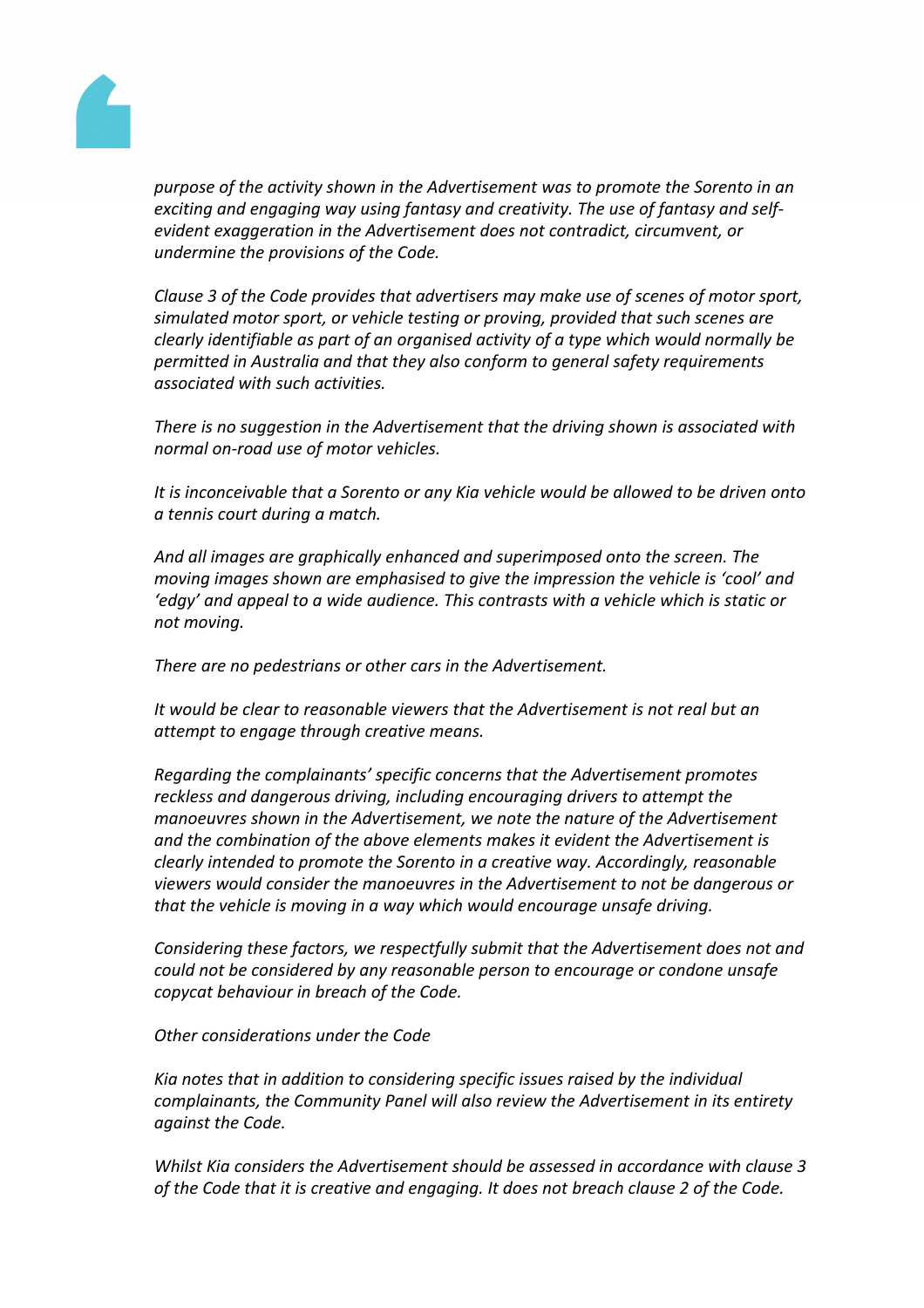

*The driving is not menacing, aggressive or "hooning".*

*AANA Code of Ethics not relevant for consideration*

*Kia notes that, under the Motor Vehicle Advertising Code Practice Note, advertisements for motor vehicles which raise issues or complaints concerning safety are to be determined according to the Code as opposed to the AANA Code of Ethics. Accordingly, Kia has not dealt with the AANA Code of Ethics in its response.*

# **THE DETERMINATION**

The Ad Standards Community Panel (Panel) was required to determine whether the material before it was in breach of the Federal Chamber of Automotive Industries Voluntary Code of Practice for Motor Vehicle Advertising (the FCAI Code).

The Panel noted the complainants' concerns that the advertisement depicts the vehicle doing a "burnout" which is inappropriate and promotes unsafe driving.

# **Is this an advertisement for a motor vehicle?**

The Panel considered whether the advertisement was for a motor vehicle. Motor vehicle is defined in the FCAI Code as meaning: "passenger vehicle; motorcycle; light commercial vehicle and off-road vehicle". The Panel determined that the Kia Sorento was a Motor Vehicle as defined in the FCAI Code.

The Panel determined that the material before it was an advertisement for a motor vehicle and therefore that the FCAI Code applied.

**Clause 2(a): Advertisements for motor vehicles do not portray ...unsafe driving, including reckless or menacing driving that would breach any Commonwealth law or the law of any State or Territory in the relevant jurisdiction in which the advertisement is published or broadcast dealing with road safety or traffic regulation, if such driving were to occur on a road or road-related area, regardless of where the driving is depicted in the advertisement.**

The Panel noted the FCAI Code provides the following guidance: *"The FCAI acknowledges that advertisers may make legitimate use of fantasy, humour and self-evident exaggeration in creative ways in advertising for motor vehicles. However, such devices should not be used in any way to contradict, circumvent or undermine the provisions of the FCAI Code."*

The Panel considered that the advertisement was highly stylised and fantastical, by showing a 3D image of the vehicle being assembled mid-air and then appearing to become a real vehicle.